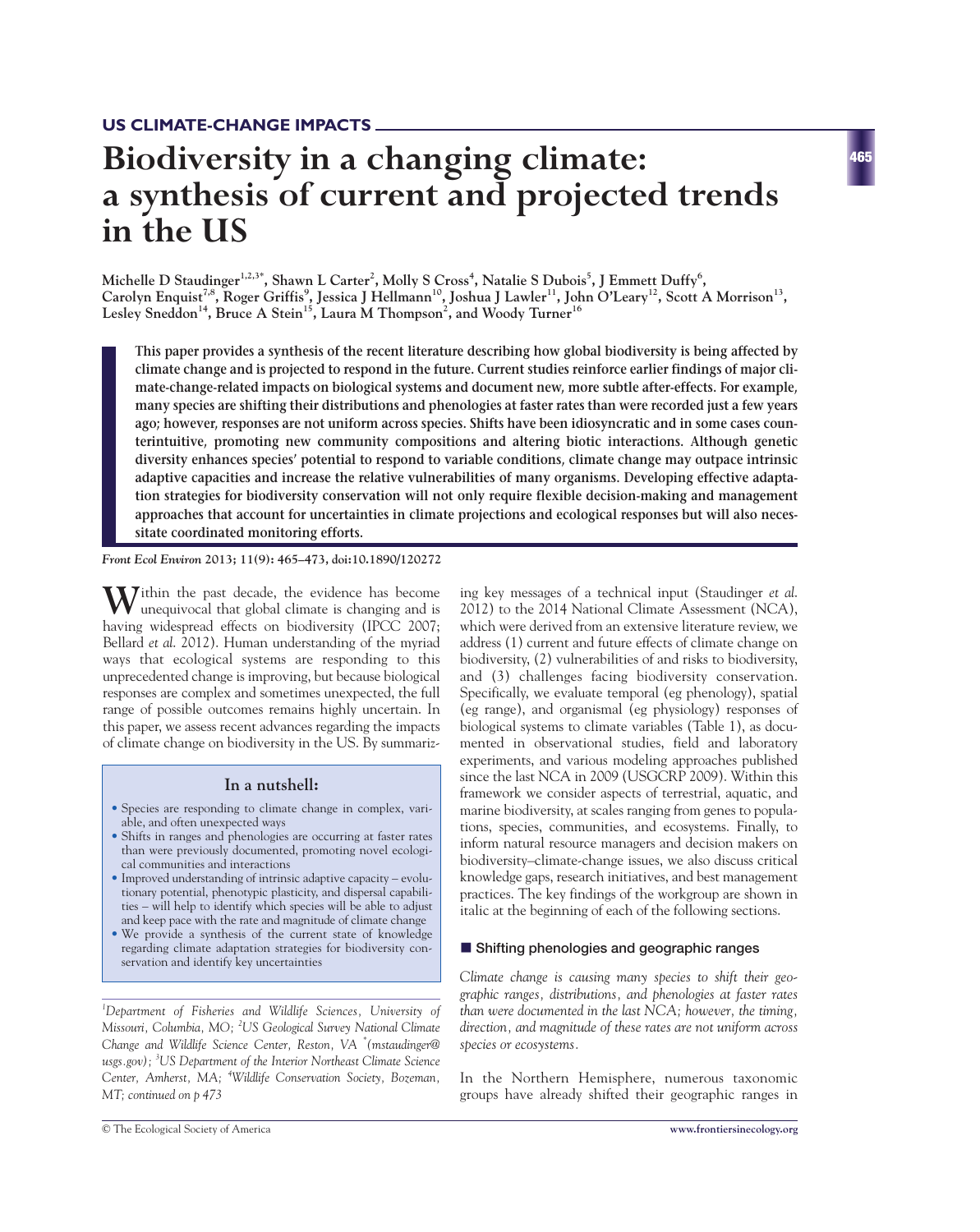response to changes in climate (Figure 1, A–C); existing estimates suggest that for some species, rates of movement are two to three times greater than were reported previously (eg USGCRP 2009; Burrows *et al*. 2011; Chen *et al*. 2011). Habitats or regions that are structurally or topographically more complex (eg forests, montane systems) are more likely to retain microclimates, contain refugia, and exhibit slower rates of change (Loarie *et al*. 2009). Despite faster rates of warming on land, the most rapid shifts in ranges and phenologies have been documented in marine environments, and model projections suggest that a "reshuffling" of marine floras and faunas is likely throughout the world's oceans during this century (Figure 1D; Cheung *et al*. 2009; Burrows *et al*. 2011).

Previously, researchers suggested that species and populations with sufficient adaptive capacity would primarily respond to increased temperatures by shifting poleward, upward in elevation, or downward to greater depths in the oceans (IPCC 2007). However, recent research, particularly in terrestrial settings, shows that movements can be highly idiosyncratic and sometimes counterintuitive as organisms respond to complex climate drivers, such as the seasonal timing of energy (eg springtime minimum and maximum temperatures) and water availability (eg summer precipitation, soil moisture, evapotranspiration) that constrain growing season length and productivity (Figure 1, B and E; Dobrowski *et al*. 2013). As such, generalizations relative to the direction, magnitude, and timing of species responses to ongoing climate change may have limited applicability.

Although range shifts may raise the probability of persistence for some species and populations, the ability to disperse or migrate to new areas does not guarantee survival. Factors such as species interactions and anthropogenic activities (eg land use, exploitation) may act as barriers to movement and decrease the chances for successful establishment (Hoffmann and Sgrò 2011). Moreover, changes in phenologies often differ across species, regional populations, and systems (Figure 1, F–I), increasing the potential for disruption of interactions between dependent species (ie trophic mismatches/asynchronies) that affect population dynamics (Figure 1, J–K; Miller-Rushing *et al*. 2010; Yang and Rudolf 2010).

Species-specific differences in phenotypic plasticity, evolutionary potential, and nongenetic parental effects may allow some individuals and populations to respond in situ (Figure 1, L–O) and reduce the need for range shifts in the near term (Doak and Morris 2010; Bellard *et al*. 2012). Nonetheless, there is concern that projected rates of regional climate change may outpace many species' intrinsic abilities to adjust (Loarie *et al*. 2009; Dobrowski *et al*. 2013). As a result, organisms that are less able to respond to mounting environmental variability (eg through shifts in range, phenology, and/or physiology) may be at an elevated risk of local extirpation or extinction (Bellard *et al*. 2012). On the other hand, climate change is likely to benefit some organisms by relaxing environmental constraints that currently limit species' distributions and promote range expansion in more favorable environments (eg Hare *et al*. 2010). Positive effects of climate change, for instance, have been observed in environments where warmer temperatures and/or longer breeding seasons improve reproductive success and survival or expand the availability of suitable habitat (Schmidt *et al*. 2011). These climate-mediated fluctuations in population distribution and abundance have the potential to further alter community dynamics in new and unanticipated ways.

#### ■ Novel ecological communities and interactions

*Increasing evidence suggests that range shifts and novel climates will result in new ecological communities, new associa-*

| Observed or projected physical change        | Examples of potential impacts on biodiversity                                                                                                        |
|----------------------------------------------|------------------------------------------------------------------------------------------------------------------------------------------------------|
| Increased ambient temperature                | Species and population range shifts and/or changes in phenology leading to alteration<br>or loss of biotic interactions                              |
| Changes in annual and seasonal precipitation | Changes in community composition and structure                                                                                                       |
| Increased frequency of extreme events        | Damage or mortality resulting from flooding after storms, drought events, deep<br>freezes, heat waves, and disease outbreaks                         |
| Changes to hydrologic regimes                | Changes in stream flow affecting population persistence and community composition                                                                    |
| Changes to fire regimes                      | Changes in community composition and structure                                                                                                       |
| Elevated CO <sub>2</sub> levels              | Increased photosynthesis and plant growth; chemosensory, auditory, and neurological<br>effects that impair behavioral activities in marine organisms |
| Ocean acidification                          | Change in water chemistry affecting calcification rates of marine organisms                                                                          |
| Sea-level rise                               | Habitat loss and fragmentation affecting population persistence                                                                                      |
| Increases in ocean stratification            | Reduced productivity of pelagic ecosystems                                                                                                           |
| Changes in coastal upwelling                 | Changes in productivity of coastal ecosystems and fisheries                                                                                          |

**Table 1. Overview of physical changes associated with climate change and examples of potential impacts associated with these changes**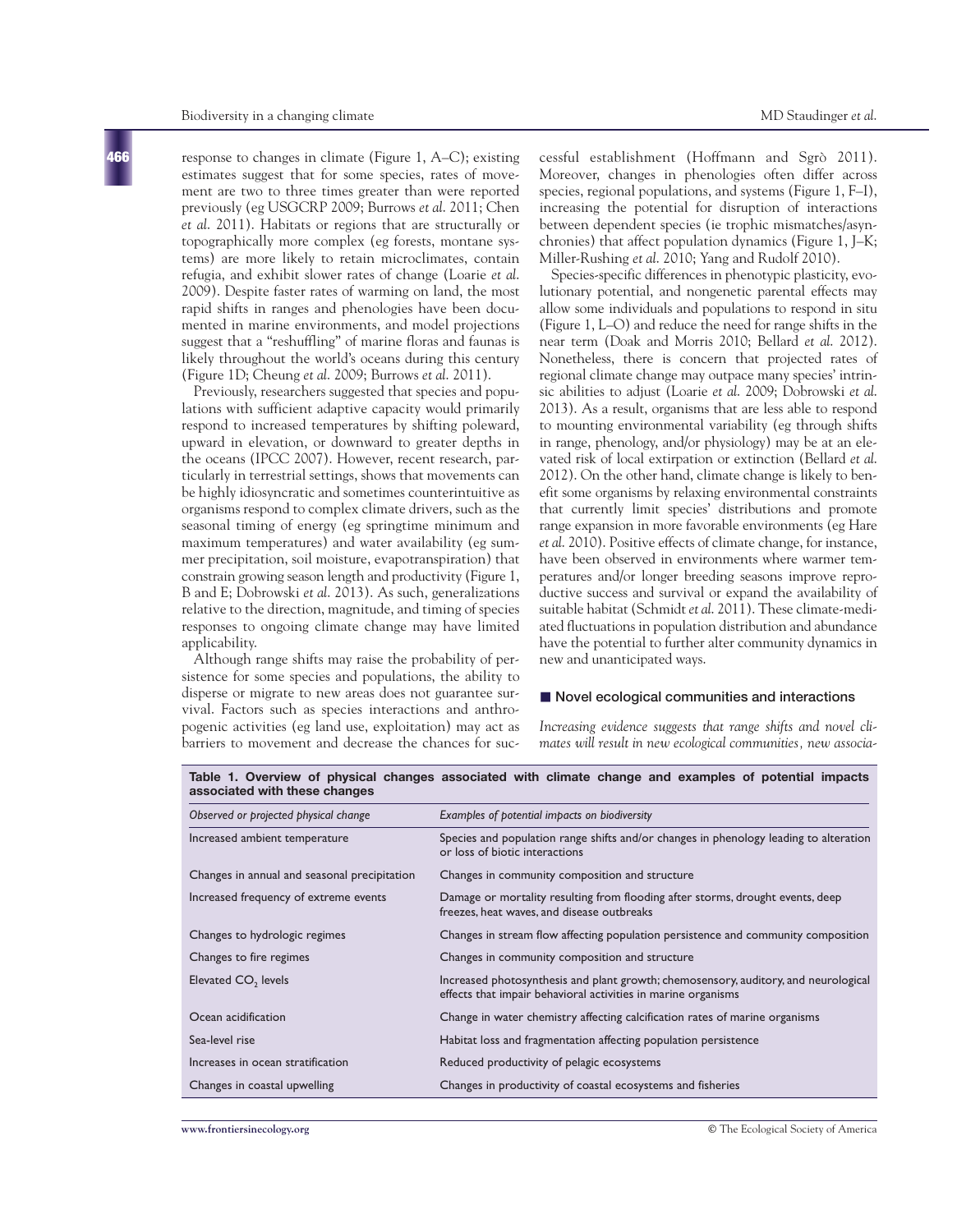*tions among species, and promote interactions that have not existed in the past.*

The disappearance of some existing climatic conditions and the advent of new ones (ie novel climates) will alter interspecific interactions, reshuffle communities, and foster new combinations of species (Figure 1P; Urban *et al*. 2012). Changing environmental conditions have already produced shifts in patterns of species dominance and community composition in various ecosystems (Figure 1, Q–T). In some cases, these shifts are bringing together organisms that have rarely or never encountered one another in the past and are expected to generate strong new interactions (Lurgi *et al*. 2012; Smith *et al*. 2012).

Modeling studies have projected climatemediated turnover in species composition resulting from the combination of local species losses and invasions from other regions. Estimates of species turnover range from 25–38% across the Western Hemisphere by the end of the century for terrestrial vertebrates (Lawler *et al*. 2009) to as high as 55% by 2050 for global marine animals, with invasions concentrated at high latitudes (Cheung *et al*. 2009). For example, in California, novel bird communities are projected across 70% of the state by 2070 (Stralberg *et al*. 2009).

Observed and predicted changes in community composition have important implications for how organisms interact to affect ecosystem structure and functioning (Smith *et al*. 2012), particularly because extinctions and invasions are often biased toward species with particular functional traits, such as those related to life history and trophic level (Miller-Rushing *et al*. 2010). Although many non-native invasive species are hypothesized to respond more posi-

tively to climate change than native species – due in part to relatively strong dispersal abilities and tolerance of disturbance – the body of experimental work on the subject has only recently been synthesized (Sorte *et al*. 2013). The cumulative evidence indicates that invasive species will likely have an advantage over natives, particularly in aquatic systems. Thus aquatic systems already threatened by invasive species will likely face escalating pressure as climate continues to change.

The broader ecological impacts of climate change on biotic interactions at the community level have received less attention than studies of direct physiological responses to abiotic change, in part because indirect effects are more difficult to quantify and predict. Efforts to model the effects of climate change on species interactions are growing and will be necessary for understanding and predicting how invasions or losses of particular



*Figure 1. A selection of recent studies demonstrating the diverse array of observed (black icons) and projected (white icons) biological responses to climate change across the US. Shifts in range and distribution were observed in (A) epiphytic communities, (B) flowering plants, and (C) marine fish species; distributional shifts are projected globally for (D) marine mammals and (E) amphibians. Phenological shifts were observed in seasonal migrations of (F) salamanders, (G) birds, and (H) insects, as well as (I) first flowering dates in meadow plants. Trophic mismatch and asynchronies are occurring as changes in (J) the availability and quality of food resources for bison and (K) algal–herbivore interactions in lake systems. Organismal responses have been observed as behavioral changes in (L) birds and (M) reptiles, and in body size in (N) birds and (O) small mammals. Novel and shifting species interactions were observed in (P) arctic, (Q) pelagic, (R) rocky intertidal, (S) subtidal communities, and (T) conifer and quaking aspen-dominated forests, and (U) are projected in fish assemblages of coldwater streams and rivers. Local adaptations have been shown to result in (V) decreased fitness in butterflies and interspecific hybridization in (W) flying squirrels. Climate-induced loss of habitat is leading to increased risk of extinction in (X) wolverines, (Y) spotted owls, (Z) coral reefs, and (AA) the American alligator. Expanded descriptions of these case studies and relevant bibliographic information can be found in WebTable 1 and in the WebReferences, respectively. All icons were obtained from the University of Maryland Center for Environmental Science (www.ian.umces.edu/imagelibrary/).* 

species or populations will affect communities and ecosystem processes. Such efforts will help to identify species that may better adjust and successfully compete under scenarios of future environmental change as well as those that may be at a greater risk of decline (Figure 1U).

## ■ Adaptive capacity and the rate of climate change

*The potential for biodiversity to respond to climate change over short (eg ecological) and long (eg evolutionary) timescales is enhanced by increased genetic diversity; however, the rate of climate change may outpace species' capacity to adjust.*

Genetic diversity is the basic building block of biodiversity and enables species to persist through environmental change. Yet, current understanding of the capacity of species and populations to tolerate and ultimately adapt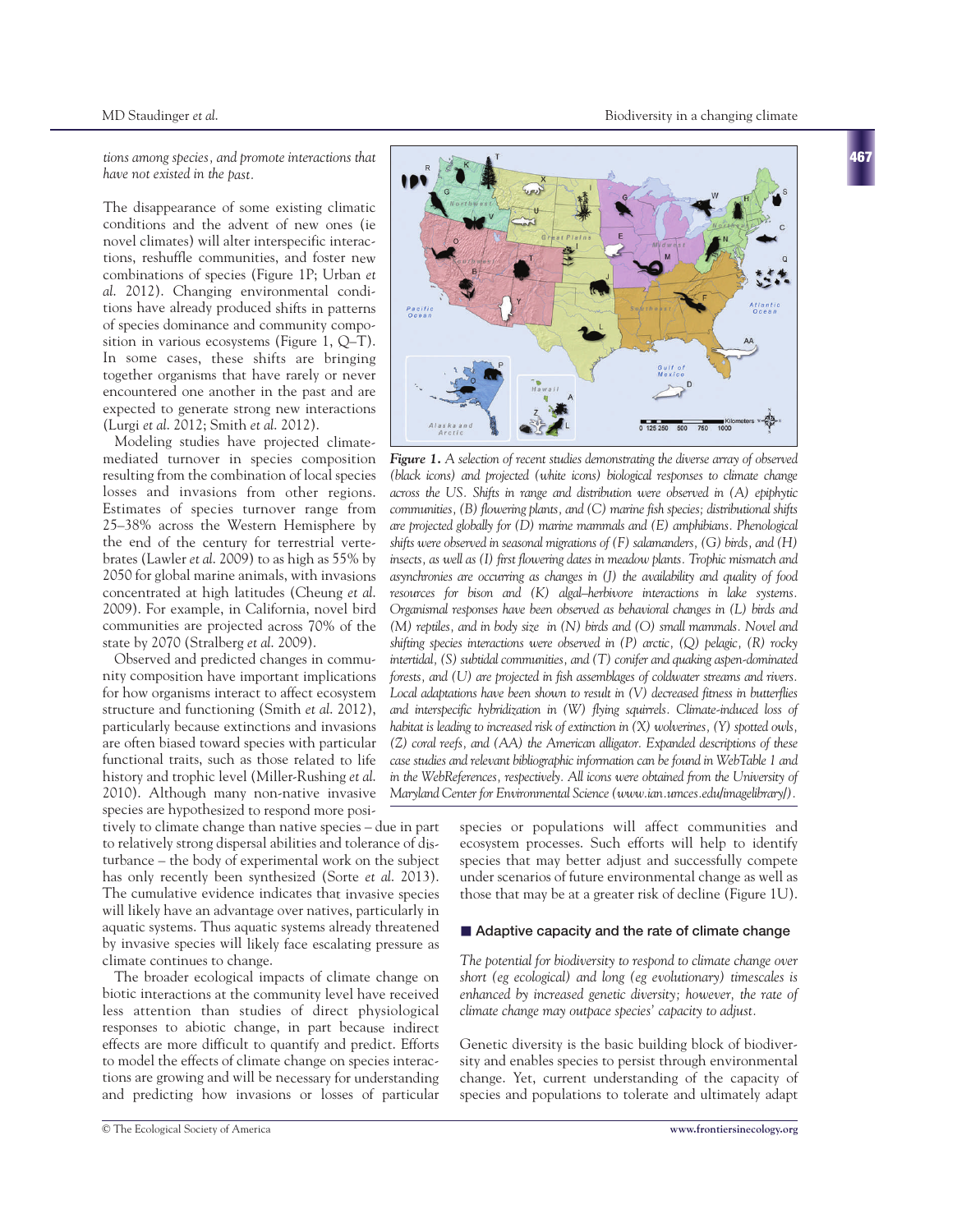to climate change is limited (Reed *et al*. 2011). Under strong selection pressure such as rapid climate change, populations are at risk of going extinct before beneficial genes have a chance to enhance population fitness (Hoffmann and Sgrò 2011). However, evolutionary responses to novel conditions can occur rapidly with sufficient genetic diversity and when potential beneficial genes are already present in the population (Hoffmann and Sgrò 2011; Kovach *et al*. 2012).

It is often unknown which genes or combinations of genes are responsible for population persistence and evolutionary adaptation to climate change. Laboratory methods that measure gene expression have the potential to identify which transcripts and proteins are most likely to be affected when climatic conditions change (Buckely and Somero 2009), but more work is needed to determine the extent of genetic diversity underlying those changes. Modeling studies have demonstrated that local adaptations can impact the dynamics of species' range shifts under future climate change, sometimes resulting in counterintuitive patterns (Atkins and Travis 2010). Species with large ranges, for example, can experience population declines under climate change if local adaptation is common across the range and warm-adapted alleles have difficulty dispersing and establishing in regions historically dominated by cool-adapted phenotypes (Figure 1V). When locally adapted species compete with one another under climate change, the rate at which ranges shift also appears to slow down (Bocedi *et al*. 2013). These results emphasize the need to measure the distribution of genetic diversity within and among species and maximize the preservation of diversity so that adaptive traits have a chance to occur in locations where they may be most beneficial. Interspecific hybridization may also influence species persistence under climate change, and genetic mixing among related species may become more prevalent as new species assemblages develop across spatial and temporal scales (Figure 1, P and W).

Changes in climate can also indirectly affect gene flow and other processes that sustain genetic diversity (Figure 1X). For example, because planktonic larval duration is temperature dependent and correlated with dispersal distance, marine species may disperse over shorter distances in a warming climate, potentially reducing connectivity of gene flow among populations (O'Connor *et al*. 2007). Modeling studies suggest that genetic diversity will be affected by both the type of range change (eg range contraction or shift) and the rate of change in ways that have not been anticipated (Arenas *et al*. 2012). For instance, rapid range contractions may be better at preserving genetic diversity than slow range contractions; in addition, a rapid range shift may lead to lower diversity compared to a slow range shift. Natural resource managers will be challenged to find ways to promote diversity in newly established or founding populations, maintain population viability in historical regions where range contractions have occurred, and sustain gene flow between new and historical populations. Recent research provides insights into ways to address these problems, but much remains to be learned about the factors that promote evolution as environmental conditions change (Hoffmann and Sgrò 2011).

#### ■ Vulnerability and risk to climate change

*Differences in how organisms respond to climate change determine relative vulnerabilities of species or populations; specifically, those that will benefit, and those that will decline and may go locally or globally extinct.*

Climate-change vulnerability is defined as a function of a species' or ecosystem's exposure to climatic changes, its sensitivity to that exposure, and its adaptive capacity, or ability to cope with and adjust to those changes (IPCC 2007; Glick *et al*. 2011a). Understanding what traits make some species vulnerable and others resilient to such changes will improve the ability to predict differential species responses. Although there are few documented cases of extinction due to climate change (Monzón *et al*. 2011), the majority of studies are finding evidence for and forecasting negative impacts of climate change on biodiversity (Bellard *et al*. 2012). In general, vulnerabilities are expected to be higher among ecological specialists, species with long generation times or low fecundity, and populations living near the extremes of their physiological climatic tolerances. Also likely to be at an elevated risk are species and populations with restricted ranges, those dependent on habitats expected to undergo major changes (Figure 1, X–AA), or those that exhibit little phenotypic plasticity, low genetic variability, or poor dispersal capabilities (Both *et al*. 2009). In contrast, species favored by changing climate tend to be habitat and dietary generalists, have high phenotypic plasticity, adjust quickly, thrive in disturbed and rapidly changing environments, and are good dispersers and competitors (Lurgi *et al*. 2012).

Climate change also interacts with other environmental and anthropogenic stressors – including land-use change, exploitation (eg fishing or hunting pressure), pollution, non-native invasive species, and disease – to affect native species and ecosystems (for an in-depth discussion, see Staudt *et al*. 2013). In many cases, these other stressors have been, or are currently, the primary drivers of biodiversity loss (Master *et al*. 2009) and will interact with climate change to affect the vulnerability of species and populations (Barnosky *et al*. 2011; Mantyka-Pringle *et al*. 2011). Threats from climate change have recently begun to play a prominent role in the US endangered species listing process (eg polar bears, arctic seals, corals) and are being incorporated in the criteria for assessing threatened species under the International Union for Conservation of Nature (IUCN) Red List process (Figure 2; IUCN 2012). Because it is often difficult to disentangle the direct and indirect climate-change impacts from other co-occurring stressors, improved characterization and understanding of the cumulative impacts and syner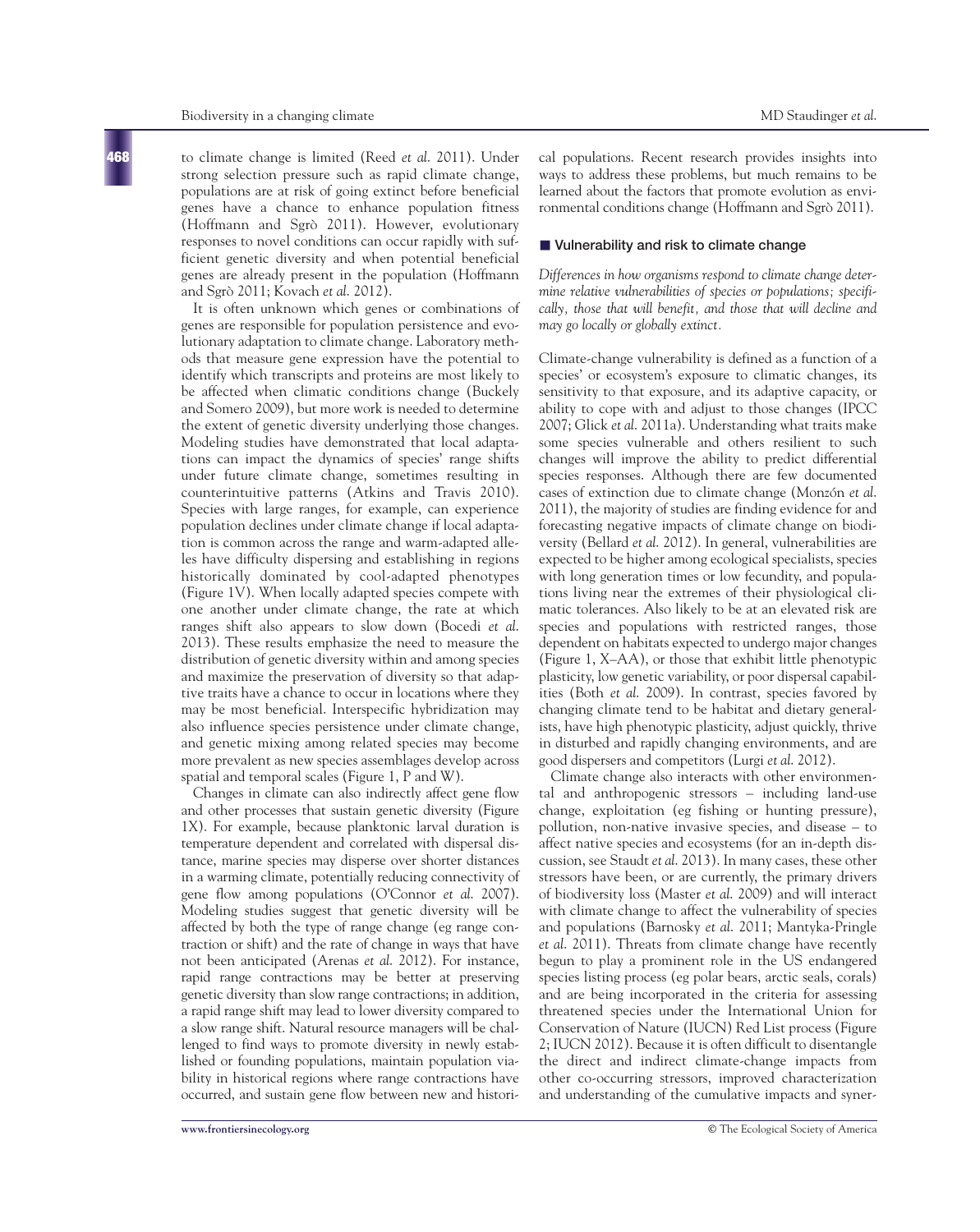gistic interactions on species' vulnerabilities is a priority for research and will be critical to conducting conservation assessments and setting management priorities.

## ■ Developing effective adaptation strategies and **management responses**

*Understanding sources of vulnerability and how species are likely to respond to climate change is critical to developing effective climate adaptation strategies and management responses; biodiversity conservation efforts will increasingly need to focus on managing for change*.

As the effects of climate change grow and interact with other stressors, the success of traditional biodiversity conservation efforts will increasingly be compromised. Protected areas may no longer contain the range of climate and habitat conditions necessary to support the species that these refuges were designed to protect (eg Monzón *et al*. 2011). For this reason, climate-change adaptation – initiatives and strategies to prepare for and cope with climate impacts – is becoming a major focus of biodiversity conservation efforts (Stein *et al*. 2013). Until recently, the dominant paradigm for this field has been preservation of existing conditions or restoration to a past state regarded as ecologically "more desirable". In light of the rapid changes in climate currently underway, conservation goals and strategies must consider not only historical benchmarks but also projections of future climatic and ecological conditions (Glick *et al*. 2011b).

Key to determining whether and how conservation goals and associated actions may need to be revised is an understanding of projected climate-change impacts and the sources of vulnerability of ecological resources. Projected changes in physical conditions, species distributions, species interactions, phenologies, genetics, and ecological processes have important consequences for determining what conservation actions are required to meet particular conservation goals. Conservation planning will not be successful in the face of climate change if it evaluates only where species, habitats, or ecosystems currently exist in the landscape and ignores where those entities are most likely to move and persist as conditions change (Monzón *et al*. 2011).

Vulnerability assessment tools and approaches are progressively being used to identify species and habitats at greatest risk from climate change, articulate why species and habitats are vulnerable, and inform conservation strategies designed to reduce those vulnerabilities (Glick *et al*. 2011a). Reductions in vulnerability can be achieved by reducing exposure to climatic changes (direct or indirect), decreasing the organism's or system's sensitivity to those changes, or enhancing the adaptive capacity of the target species or ecosystem (Figure 3; Dawson *et al*. 2011; Rowland *et al*. 2011; Stein and Shaw 2013). Although valuable for informing conservation priorities, vulnerability information alone does not determine those priorities. Depending on



*Figure 2. Distribution of climate-related threats for 6030 terrestrial and aquatic species evaluated globally under the IUCN Red List of Threatened Species. There may be overlaps in threat categories, and this evaluation does not represent cumulative and synergistic impacts of other environmental and anthropogenic stressors; therefore, results should be interpreted with caution (IUCN 2012).*

the values and objectives of relevant stakeholders, priorities may range from maintaining the most vulnerable species and ecosystems to investing in those most resilient to change and therefore most likely to persist.

Given the rate and magnitude of changes already underway, adaptation for biodiversity conservation will increasingly need to focus on managing – rather than resisting – change, and sustaining ecological and evolutionary functions as opposed to maintaining historical patterns of species assemblages (West *et al*. 2009; Stein and Shaw 2013). There is also growing recognition of the requisite not only to adjust management strategies in light of climate change but also to reconsider and, as appropriate, modify underlying conservation goals. Stein *et al*. (2013) provide a review of the emerging field of climate adaptation with respect to biodiversity and ecosystem conservation. Adopting adaptive management approaches will be particularly important given the uncertainties associated with future climate scenarios, as well as the ecological and human responses to these changes. Managers will similarly be faced with addressing near-term conservation challenges, but doing so in ways that are consistent with longer term climate adaptation strategies.

## ■ Coordinated monitoring to support research and **policy**

*Broader and more coordinated monitoring efforts across all institutions are necessary to support biodiversity research, management, assessment, and policy.*

More and more, resource managers require tools that project the impacts of climate change on biodiversity. Yet, a lack of biological time series observations across genetic,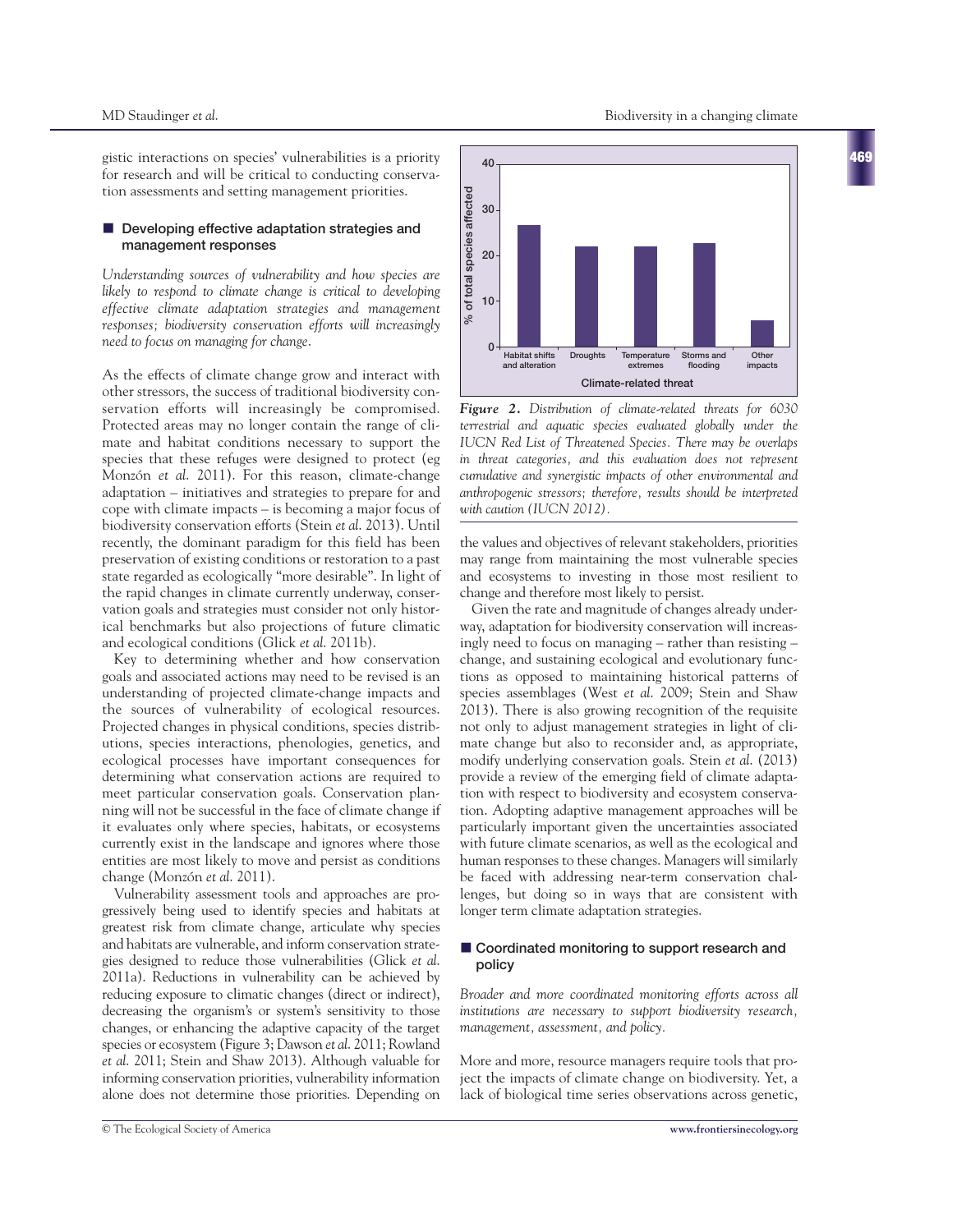**470**



*Figure 3. Conceptual model illustrating how climate-change vulnerability assessments can be used to inform potential conservation strategies for priority species. Understanding how different factors relate to anticipated changes in climate and other conservation threats affecting viability provides a basis for linking conservation strategies to climate-related impacts on the species. The conceptual model shows a limited set of factors that were identified by species experts for the Atlantic salt marsh snake (*Nerodia clarkii taeniata*) in Florida (Dubois* et al*. 2011).*

organismal, and ecosystem scales undermines new techniques using modeling frameworks to forecast ecological change. Currently, climate observations and other environmental time series greatly outnumber commensurate biological observations, though a few notable datasets have augmented our understanding of how biodiversity is responding to climate-change impacts (eg North American Breeding Bird Survey, USA National Phenology Network, the US Forest Service Forest Inventory and Analysis Program; see WebTable 2 for additional information).

New technologies and approaches, ranging from genetic techniques to the airborne and satellite remote sensing of entire ecosystems or biomes, are becoming more prevalent. These tools have improved scientists' ability to detect, observe, and forecast biological and evolutionary responses to climate change across a range of spatial and temporal scales, and also provide new insights into how past climate change has affected modern biogeography (Sandel *et al*. 2011; Swatantran *et al*. 2012). These new genetic and remote-sensing techniques reinforce the importance of historical biological datasets. For example, information on previous conditions is crucial for comparisons with the two to three decades of remotely sensed environmental information now available (eg in Earth Observing System Data and Information System; also see WebTable 2). While these new approaches are gradually being adopted by natural resource managers, many techniques still need to be made user-friendly to be incorporated into their daily operations (Danner *et al*. 2012).

The integration of physical climate models with ecological, habitat, and population responses is urgently required, particularly by natural resource managers who are tasked with assessing vulnerability, gauging adaptation strategies, or attributing changes in biodiversity to climate or other stressors (Jones *et al*. 2010; Dawson *et al*. 2011). Assembling temporally rich datasets requires databases and data networks that organize, make accessible, and archive observations. Furthermore, these networks should foster the development of standardized data collection and analysis protocols as well as the use of key metrics and indices of biodiversity status. There are numerous federal, state, and other (eg municipal, nongovernmental, and private-sector) efforts within the US that monitor biodiversity across different scales (eg genes, species, communities), and a growing number of facilities offer various types of biodiversity information (Figure 4). Nonetheless, gaps in coverage remain, and there is no coordinated nationwide monitoring program within the US that addresses the wide-reaching impacts of climate, or any other driver of change, on biodiversity. These limitations affect our ability to track the impacts of climate change on biodiversity and understand how biodiversity is/is not responding to change across different scales.

Ongoing efforts to address the coordination of biodiversity observations globally include the Group on Earth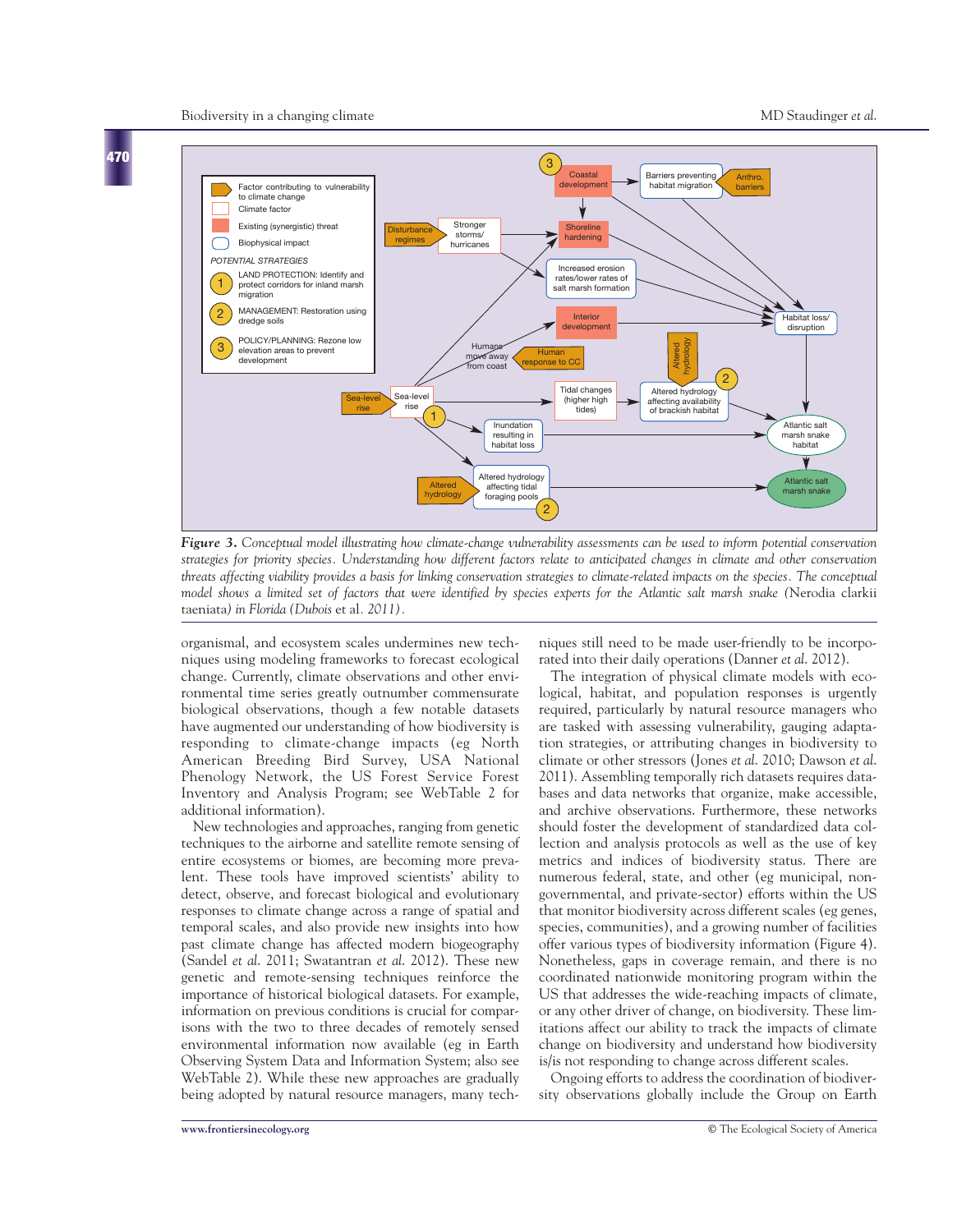Observations Biodiversity Observation Network, which aims to integrate regionally and taxonomically focused biodiversity networks around the world and to promote the management and accessibility of biodiversity data (Scholes *et al*. 2012). In addition, the Intergovernmental Platform on Biodiversity and Ecosystem Services seeks to establish an international policy framework and assessment regime for biodiversity and ecosystem services between the scientific community and policy makers (Perrings *et al*. 2011). Although these new international efforts are encouraging, a review of current systems, preferably conducted by natural resource managers, is still necessary to identify gaps and key indicators so that monitoring systems can help to protect and manage biodiversity in a rapidly changing climate.

#### ■ Conclusions

The key messages presented here and in Staudinger *et al*. (2012) are consistent with those from previous assessments (eg USGCRP 2009); however, the amount of evidence and the level of expert consensus has grown considerably over the past few years, thereby providing a more comprehensive view of the ways that biodiversity has responded to climate change, and is expected to respond in the coming decades. Assessments provide an overview of the current state of knowledge and guide strategies to resolve risk and uncertainty within the discipline. Therefore, to help guide conservation practitioners and policy makers, we conclude with an overview of key knowledge gaps and future research needs.

Ecologists have long recognized that biodiversity plays an important role in ecosystem function, persistence, and services, but the specific functional or interactive roles of particular species or groups are often poorly understood. As a result, our ability to predict responses to the synergistic impacts of climate change and other stressors, as well as consequences to the societal benefits that biodiversity supports, remains limited (Cardinale *et al*. 2012; Mace *et al*. 2012). The degree to which organisms will tolerate new conditions imposed by climate change will vary widely, and scientists cannot yet predict the extent to which phenotypic plasticity, evolutionary adaptation, and nongenetic parental effects will facilitate adaptive responses. Basic and applied research that advances the understanding of physiological, behavioral, and ecological mechanisms that produce differential responses among species, regions, and systems is essential; these data are critical to informing monitoring priorities, improving modeling approaches, and assisting strategic decision making by natural resource managers seeking to identify vulnerable species and to reduce biodiversity loss.

Models are central to forecasting future biological responses and vulnerabilities to climate change but are currently limited in their treatment of many biotic interactions (eg competition), dispersal abilities, and evolutionary processes (McMahon *et al*. 2011). These shortcomings can **471**



*Figure 4. Conceptual diagram showing how existing facilities and networks that organize and archive climate, land-cover (eg from airborne and satellite remote sensing), and biodiversity (in situ sensors such as camera traps, bioacoustic recorders, and animal tracking devices) observations need to be integrated to inform regional- and global-scale questions on how climate change is impacting ecological systems. See WebTable 2 for additional information.*

lead to over- or underestimations regarding the ability of species to track climatic changes (Schloss *et al*. 2012) and thus generate inaccurate estimates of potential extinction rates (Maclean and Wilson 2011; Urban *et al*. 2012). New modeling efforts are progressively incorporating variables that previously were unaccounted for (Cheung *et al*. 2009; Kearney and Porter 2009; Stock *et al*. 2011).

Without better observational and empirical data regarding which environmental drivers and biological responses influence shifts in biodiversity and alter ecological interactions, improvements to model performance is limited. For instance, there is strong agreement among researchers that trophic mismatches (ie disruptions in interactions between dependent species) have negative implications for ecosystem processes, ecosystem services, and the capacity for climate-change adaptation (Miller-Rushing *et al*. 2010; Thackeray *et al*. 2010; Yang and Rudolf 2010); however, time series of most observational data and empirical studies are insufficient to attribute and predict changes in species relationships and the emergence of novel interactions or community assemblages. Detecting and tracking changes in biological responses requires additional baseline data to evaluate trends, as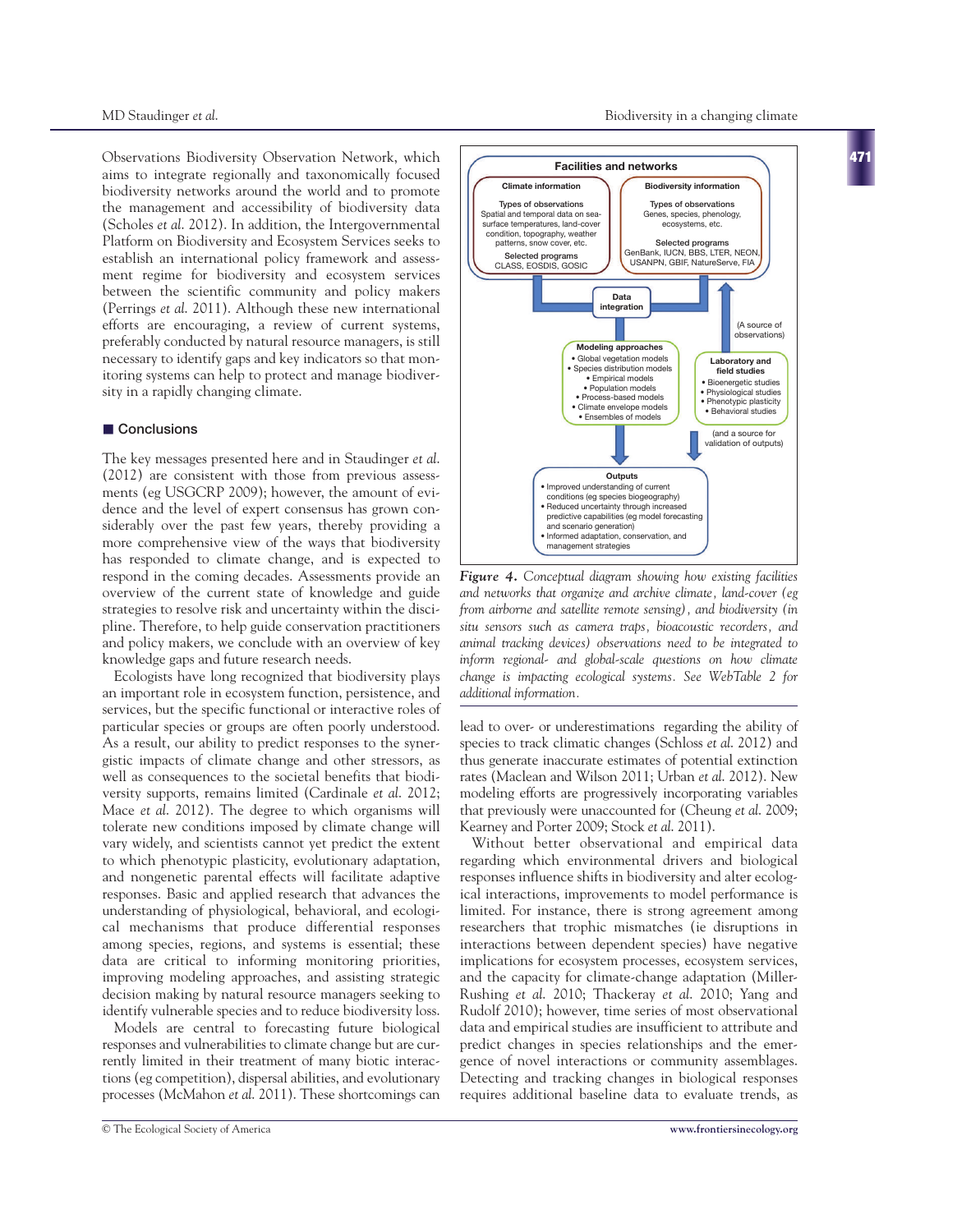**472**

well as better coordination among landscape-level monitoring programs to support decision making.

To effectively respond to the impacts of climate change on biodiversity, natural resource managers and policy makers must embrace approaches that are flexible and can account for multiple uncertainties stemming from variability in climate projections (eg precipitation patterns), impacts and responses across regions and ecosystems, and unknowns associated with the relative vulnerabilities and resiliencies of populations and habitats (Pereira *et al*. 2010; He and Hubbell 2011). There is also an increased demand for collaboration between scientists and managers to ensure that science adequately meets the needs of managers. Scientists should engage managers during the planning phase of research projects and develop final results (eg reports, articles) that present key findings with clear links to recommended conservation actions. Finally, examples of effectively implemented climate-change adaptation strategies (Stein *et al*. 2013) that successfully reduce vulnerabilities, improve resilience, and facilitate change across all aspects of biodiversity, associated ecosystems, and services should be documented in real time and shared across institutions.

#### $\blacksquare$  **Acknowledgements**

Funding for this study and the development of the full technical report, "Impacts of climate change on biodiversity, ecosystems, and ecosystem services: technical input to the 2013 National Climate Assessment", was provided by the US Geological Survey's (USGS's) National Climate Change and Wildlife Science Center, the Gordon and Betty Moore Foundation, and the National Aeronautics and Space Administration. We thank W Reid, J Whittier, E Varela-Acevedo, JP Schmidt, C Allen, J Belnap, and L Buckley for thoughtful comments on and assistance with earlier versions of this manuscript.

#### **n** References

- Arenas M, Ray N, Currat M, and Excoffier L. 2012. Consequences of range contractions and range shifts on molecular diversity. *Mol Biol Evol* **29**: 207–18.
- Atkins KE and Travis JMJ. 2010. Local adaptation and the evolution of species' ranges under climate change. *J Theor Biol* **266**: 449–57.
- Barnosky AD, Matzke N, Tomiya S, *et al*. 2011. Has the Earth's sixth mass extinction already arrived? *Nature* **471**: 51–57.
- Bellard C, Bertelsmeier C, Leadley P, *et al*. 2012. Impacts of climate change on the future of biodiversity. *Ecol Lett* **15**: 365–77.
- Bocedi G, Atkins KE, Liao J, *et al*. 2013. Effects of local adaptation and interspecifc competition on species' responses to climate change. *Ann NY Acad Sci* **1297**: 83–97.
- Both C, Van Asch M, Bijlsma RG, *et al*. 2009. Climate change and unequal phenological changes across four trophic levels: constraints or adaptations? *J Anim Ecol* **78**: 73–83.
- Buckely BA and Somero GN. 2009. cDNA microarray analysis reveals the capacity of the cold-adapted Antarctic fish *Trematomus bernacchii* to alter gene expression in response to heat stress. *Polar Biol* **32**: 403–15.

Burrows MT, Schoeman DS, Buckley LB, *et al*. 2011. The pace of

shifting climate in marine and terrestrial ecosystems. *Science* **334**: 652–55.

- Cardinale BJ, Duffy JE, Gonzalez A, *et al*. 2012. Biodiversity loss and its impact on humanity. *Nature* **486**: 59–67.
- Chen IC, Hill JK, Ohlemuller R, *et al*. 2011. Rapid range shifts of species associated with high levels of climate warming. *Science 333*: 1024–26.
- Cheung WWL, Lam VWY, Sarmiento JL, *et al*. 2009. Projecting global marine biodiversity impacts under climate change scenarios. *Fish Fish* **10**: 235–51.
- Danner EM, Melton FS, Pike A, *et al*. 2012. River temperature forecasting: a coupled-modeling framework for management of river habitat. *IEEE J Sel Top Appl* **5**: 1752–60.
- Dawson TP, Jackson ST, House JI, *et al*. 2011. Beyond predictions: biodiversity conservation in a changing climate. *Science* **332**: 53–58.
- Doak DF and Morris WF. 2010. Demographic compensation and tipping points in climate-induced range shifts. *Nature* **467**: 959–62.
- Dobrowski SZ, Abatzoglou J, Swanson AK, *et al*. 2013. The climate velocity of the contiguous United States during the 20th century. *Glob Change Biol* **19**: 241–51.
- Dubois N, Caldas A, Boshoven J, *et al*. 2011. Integrating climate change vulnerability assessments into adaptation planning: a case study using the NatureServe Climate Change Vulnerability Index to inform conservation planning for species in Florida. Final report. Washington, DC: Defenders of Wildlife. http://defenders.org/climatechange/flwildlife. Viewed 25 Sep 2012.
- Glick P, Stein BA, and Edelson N. 2011a. Scanning the conservation horizon: a guide to climate change vulnerability assessment. Washington, DC: National Wildlife Federation. www.nwf.org/vulnerabilityguide. Viewed 27 Sep 2012.
- Glick P, Chmura H, and Stein BA. 2011b. Moving the conservation goalposts: a review of climate change adaptation literature. Washington, DC: National Wildlife Federation. www.nwf.org/ ~/media/PDFs/Global-Warming/Reports/Moving-the-Conservation-Goalposts-2011.ashx. Viewed 27 Sep 2012.
- Hare JA, Alexander MA, Fogarty MJ, *et al*. 2010. Forecasting the dynamics of a coastal fishery species using a coupled climate–population model. *Ecol App* **20**: 452–64.
- He F and Hubbell SP. 2011. Species–area relationships always overestimate extinction rates from habitat loss. *Nature* **473**: 368–71.
- Hoffmann AA and Sgrò CM. 2011. Climate change and evolutionary adaptation. *Nature* **470**: 479–85.
- IPCC (Intergovernmental Panel on Climate Change). 2007. Climate change 2007: the physical science basis. Contribution of Working Group I to the Fourth Assessment Report of the Intergovernmental Panel on Climate Change. Cambridge, UK, and New York, NY: IPCC.
- IUCN (International Union for Conservation of Nature). 2012. IUCN Red List of Threatened Species. Version 2012.1. www.iucnredlist.org. Viewed 17 Sep 2012.
- Jones KB, Bogena H, Vereecken H, and Weltzin JF. 2010. Design and importance of multi-tiered ecological monitoring networks. In: Müller F, Baessler C, Schubert H, and Klotz S (Eds). Long-term ecological research. Dordecht, the Netherlands: Springer.
- Kearney M and Porter W. 2009. Mechanistic niche modelling: combining physiological and spatial data to predict species' ranges. *Ecol Lett* **12**: 334–50.
- Kovach RP, Gharrett AJ, and Tallmon DA. 2012. Genetic change for earlier migration timing in a pink salmon population. *P Roy Soc B-Biol Sci* **279**: 3870–78.
- Lawler JJ, Shafer SL, White D, *et al*. 2009. Projected climateinduced faunal change in the Western Hemisphere. *Ecology* **90**: 588–97.